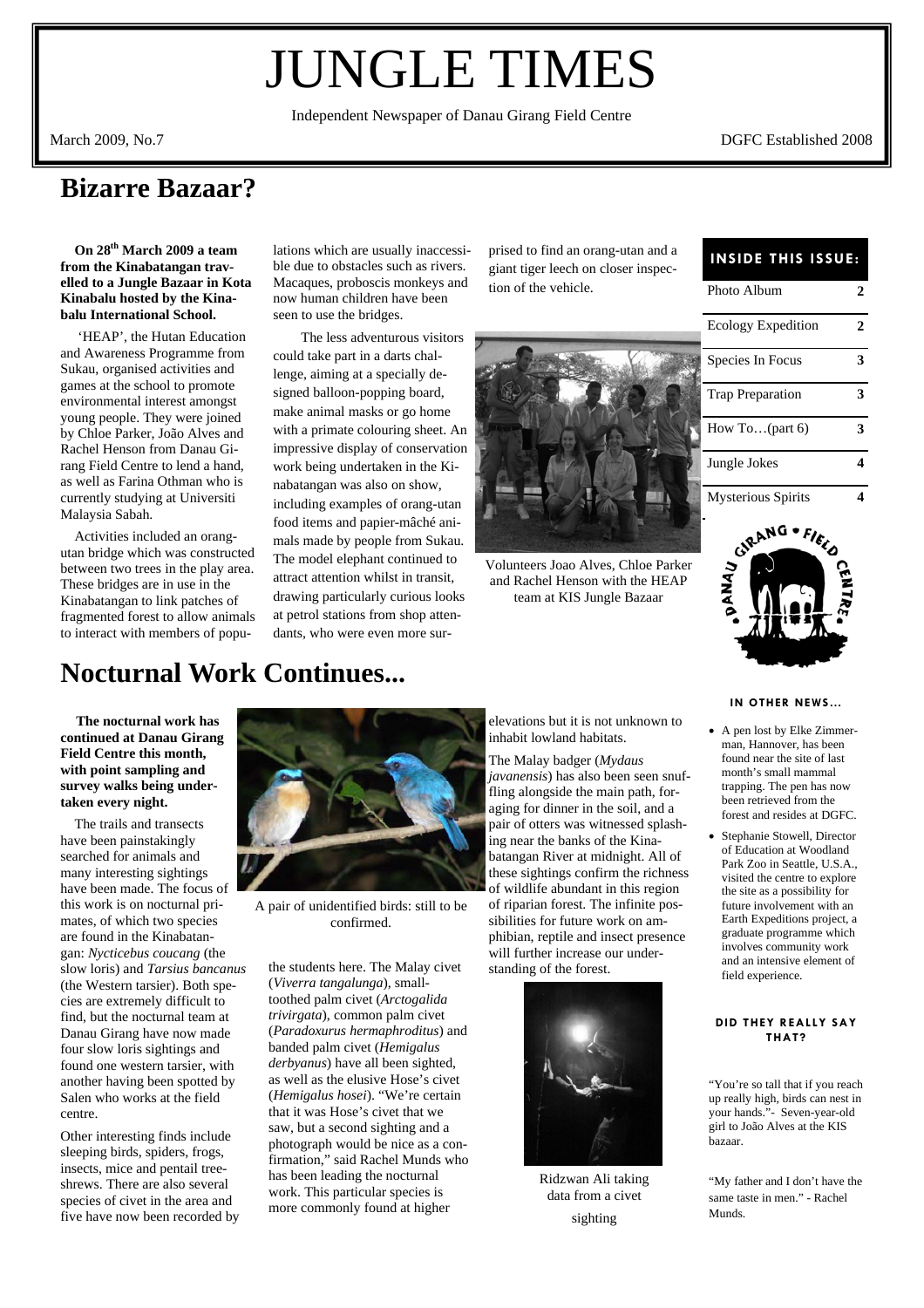Photo: R

M.unds

#### PAGE 2 **APRIL 2009**, ISSUE 7

## **PHOTO ALBUM**





*Clockwise from top: making a new transect, music in KK, Phoebe and baby Pisang, two frogs, breakfast in Kota Kinabatangan, HUTAN's model elephant, a Stork-Billed Kingfisher* 



### **The first group from Ecology Expeditions visited Danau Gi-Ecology Expeditions!**

The trial science-based adventure took place over three days and is part of a longer, twelve day, course aimed at increasing knowledge and understanding of the ecology of the area and conservation of tropical forests.

**rang Field Centre this month.** 

 The participants attended a series of lectures and talks using local case studies to illustrate the main ideas and information. Dr. Benoit Goossens delivered the majority of these, covering tropical diversity, global conservation threats and a more focused look at the Bornean orangutan and elephant as examples of flagship species in the Kinabatangan. Resident nocturnal guru,

Rachel Munds, also gave a talk about the work being undertaken at the centre after the lights go out. Concepts introduced in the classroom were further nurtured during guided walks in the forest and a river excursion.

 Andrew Tang, U.K., described the trip as 'a truly once in a lifetime experience', and Sarah Zentner, France, said that she 'loved the place!' Alex Hinchliffe, director of Ecology Expeditions, hopes to return later in the year with another group.

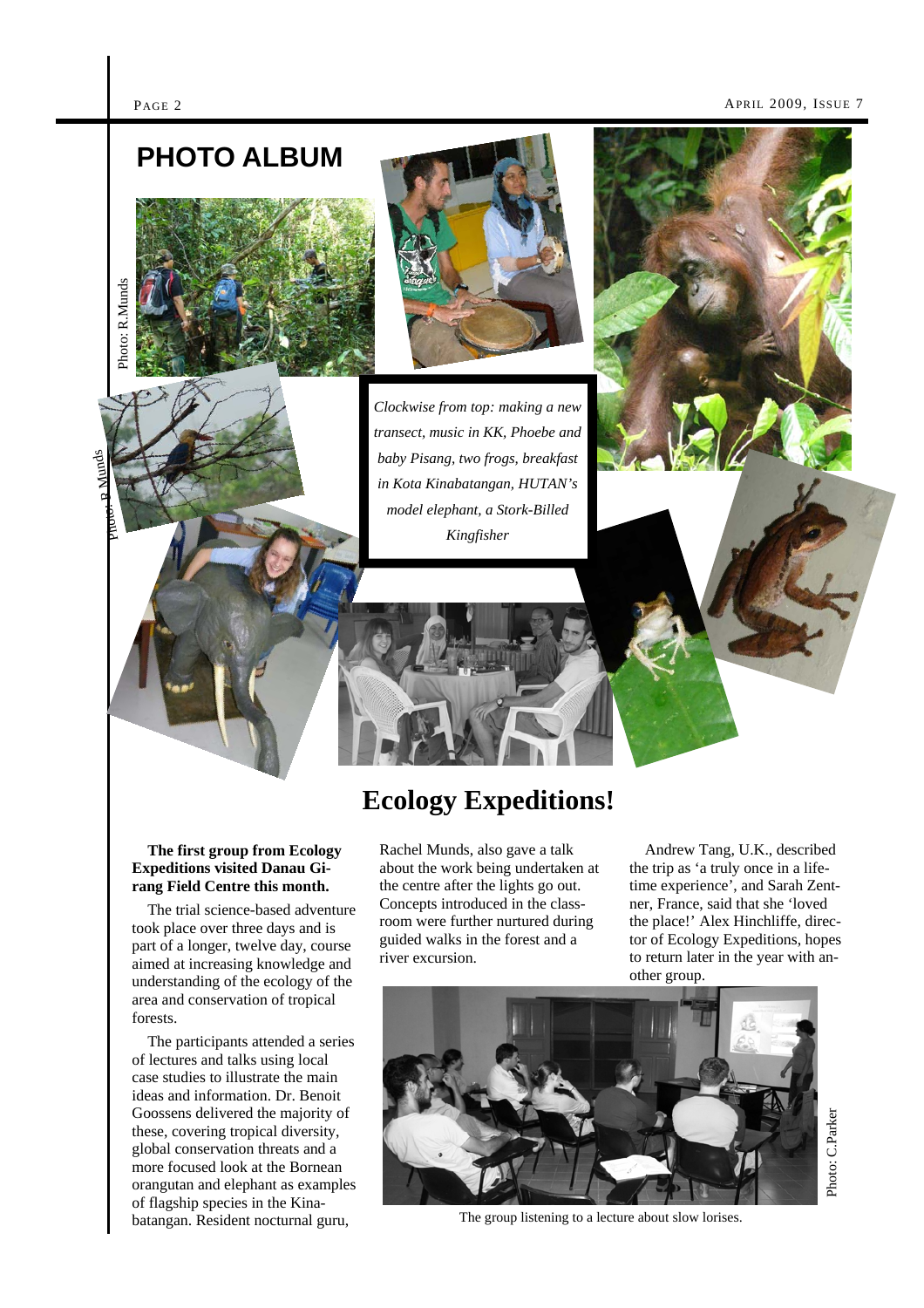### **SPECIES IN FOCUS: The Western Tarsier**

#### **Common Name:** Western Tarsier

**Scientific Name:** *Tarsius bancanus borneanus* 

#### **Distribution:** Borneo

 Tarsiers are one of the two nocturnal primates that can be found in the Kinabatangan.

 Despite the large size of their eyes, torchlight isn't reflected in the same way as the slow loris and other nocturnal animals. This is because the tarsier lacks the part of the eye known as the tapetum lucidum.

 Tarsiers are only known to feed on live animals, particularly insects. The Western tarsier is the only tarsier known to eat birds, snakes and small mammals. They hunt for prey by looking down and jumping to the ground to catch it.

 Many researchers trap tarsiers using mist-nets or by hand, but it causes much distress to the animal. Munds and Ali hope to develop a more humane method of trapping them.

 They are vertical clingers and leapers (V.C.L.). They jump between saplings and small trees as their primary mode of locomotion. Tarsiers are commonly found at heights of 1-3 metres. The tail is used to stabilize the animal by lying flat against the tree for balance. There is a tuft of fur at the end of the tail which can be used to distinguish between species.

 Threats to the tarsier include deforestation, human consumption and the pet trade. Individuals taken for the pet trade often do not survive to be sold due to their specialized diet.

**By Rachel Munds and Rachel Henson** 



A tarsier found at Danau Girang by Rachel Munds and Ridzwan Ali

### **Catch me If You Can...**



Ridzwan Ali using the Big Shot

 **Three trapping grids are being constructed in advance of attempts at capturing nocturnal primates.** 

#### The grids have been measured to host thirty traps in each and spaced out to include a range of different vegetation types. At each of the ninety points, ropes are fired into the trees using a 'Big Shot' catapult. Eventually a trap will be raised at each point in the hopes of catching the Slow Loris or Tarsier.

 Several problems have had to be overcome before completion of the Rachel Munds and first grid. The home-made weights shot shot Rachel Munds and first grid. The home-made weights have broken in flight, the lines have been tangled and a large tree full of wasps was in use as a target before the team realized where the 'angry buzzing sound' was coming from. A different tree was later chosen at that spot



Tying the rope in preparation for a

after locating the source of the buzzing and observing the swarm, the large numbers of which gave the tree bark a moving appearance. The second trapping grid has also been prepared.

### **HOW TO: Fire a Big Shot**  *Nuggets of knowledge from the jungle...*

 **Sometimes it's necessary to shoot ropes into tall trees. If you ever find yourself in such a situation, here's how it's done…** 

- 1. Assemble Big Shot
- 2. Choose appropriate tree and decide on a suitable branch to aim at
- 3. Tie the weight to the fishing line and place the weight into the pouch
- 4. Aim both the slingshot and the fishing rod at the target
- 5. Release safety catch
- 6. Pull back on the slingshot, keeping the pole aimed at the target point
- 7. Check that appendages are clear of the fishing line
- 8. If safe to do so, release!
- 9. The weight should soar over the desired branch and land nearby. If not, retrieve the weight and try again.
- 10. Untie the weight and attach a durable rope to the fishing line. This can then be reeled up and over the

branch with the fishing rod.

- 11. Secure the ends of the rope to something within easy reach
- 12. Now you can use the ropes to hoist anything up into the tree!